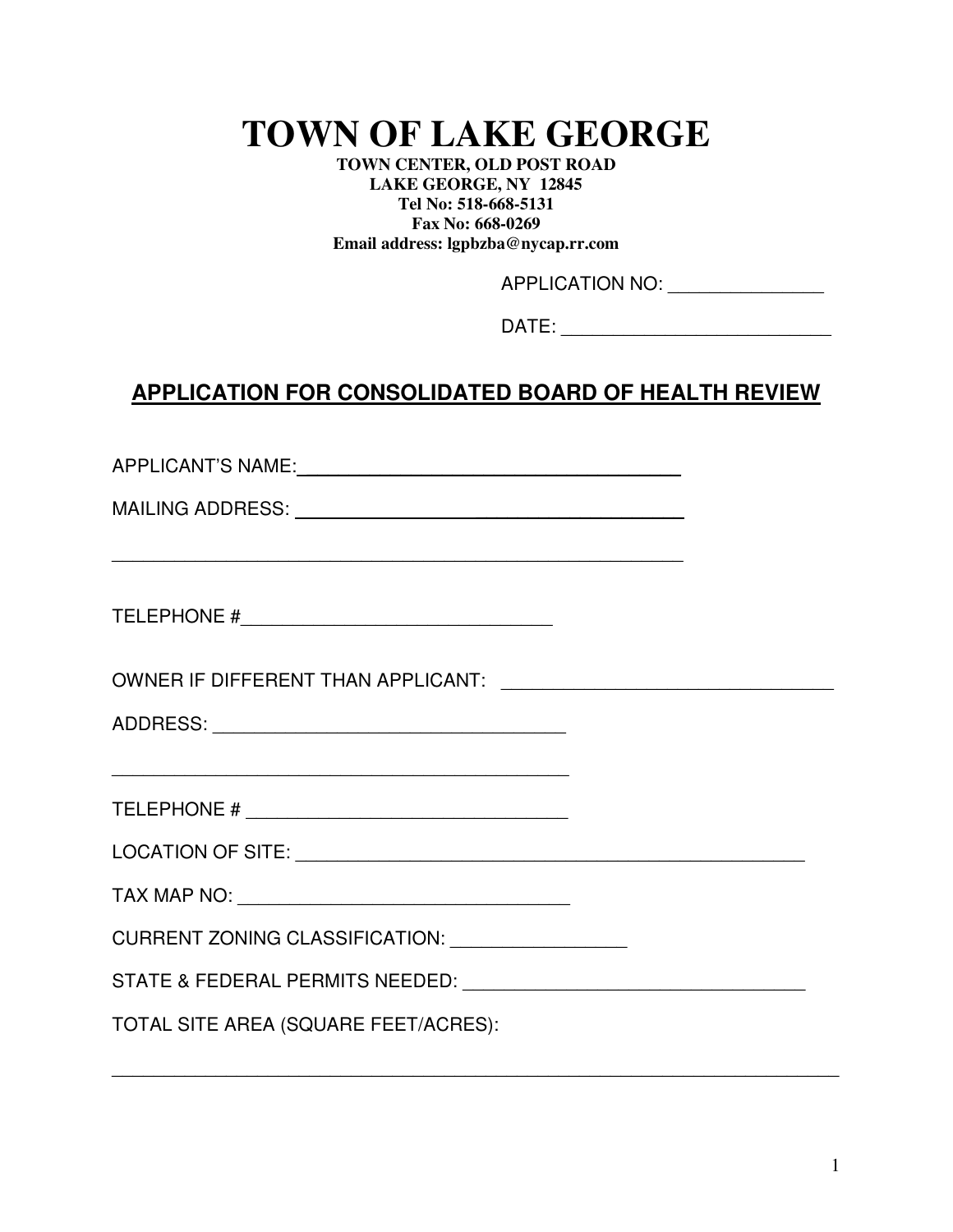DESCRIBE IN DETAIL ALL VARIANCES REQUESTED:

I AFFIRM THAT I AM FAMILIAR WITH THE INFORMATION ON THIS FORM AND ALL ATTACHMENTS SUBMITTED WITH IT AND THAT, TO THE BEST OF MY KNOWLEDGE, ALL OF THE INFORMATION PRESENTED IS TRUE AND NO INFORMATION RELEVANT TO THIS APPLICATION HAS BEEN OMITTED OR MISREPRESENTED. I HEREBY EXPRESSLY ACKNOWLEDGE THAT ANY FAILURE TO ACCURATELY PRESENT INFORMATION RELEVANT TO THIS APPLICATION MAY RESULT IN APPLICATION DENIAL, NULLIFICATION OF APPROVAL OR REVOCATION OF ANY PERMIT (S) RECEIVED.

\_\_\_\_\_\_\_\_\_\_\_\_\_\_\_\_\_\_\_\_\_\_\_\_\_\_\_\_\_\_\_\_\_\_\_\_\_\_\_\_\_\_\_\_\_\_\_\_\_\_\_\_\_\_\_\_\_\_\_\_\_\_\_\_\_\_\_\_\_\_

\_\_\_\_\_\_\_\_\_\_\_\_\_\_\_\_\_\_\_\_\_\_\_\_\_\_\_\_\_\_\_\_\_\_\_\_\_\_\_\_\_\_\_\_\_\_\_\_\_\_\_\_\_\_\_\_\_\_\_\_\_\_\_\_\_\_\_\_\_\_

\_\_\_\_\_\_\_\_\_\_\_\_\_\_\_\_\_\_\_\_\_\_\_\_\_\_\_\_\_\_\_\_\_\_\_\_\_\_\_\_\_\_\_\_\_\_\_\_\_\_\_\_\_\_\_\_\_\_\_\_\_\_\_\_\_\_\_\_\_\_

\_\_\_\_\_\_\_\_\_\_\_\_\_\_\_\_\_\_\_\_\_\_\_\_\_\_\_\_\_\_\_\_\_\_\_\_\_\_\_\_\_\_\_\_\_\_\_\_\_\_\_\_\_\_\_\_\_\_\_\_\_\_\_\_\_\_\_\_\_\_

\_\_\_\_\_\_\_\_\_\_\_\_\_\_\_\_\_\_\_\_\_\_\_\_\_\_\_\_\_\_\_\_\_\_\_\_\_\_\_\_\_\_\_\_\_\_\_\_\_\_\_\_\_\_\_\_\_\_\_\_\_\_\_\_\_\_\_\_\_\_

\_\_\_\_\_\_\_\_\_\_\_\_\_\_\_\_\_\_\_\_\_\_\_\_\_\_\_\_\_\_\_\_\_\_\_\_\_\_\_\_\_\_\_\_\_\_\_\_\_\_\_\_\_\_\_\_\_\_\_\_\_\_\_\_\_\_\_\_\_\_

\_\_\_\_\_\_\_\_\_\_\_\_\_\_\_\_\_\_\_\_\_\_\_\_\_\_\_\_\_\_\_\_\_\_\_\_\_\_\_\_\_\_\_\_\_\_\_\_\_\_\_\_\_\_\_\_\_\_\_\_\_\_\_\_\_\_\_\_\_\_

#### \_\_\_\_\_\_\_\_\_\_\_\_\_\_\_\_\_\_\_\_\_\_\_\_\_\_\_\_ SIGNATURE OF APPLICANT

#### **FOR OFFICE USE ONLY**

Date Application was received:

Fee Paid:

Receipt No: \_\_\_\_\_\_\_\_\_\_\_\_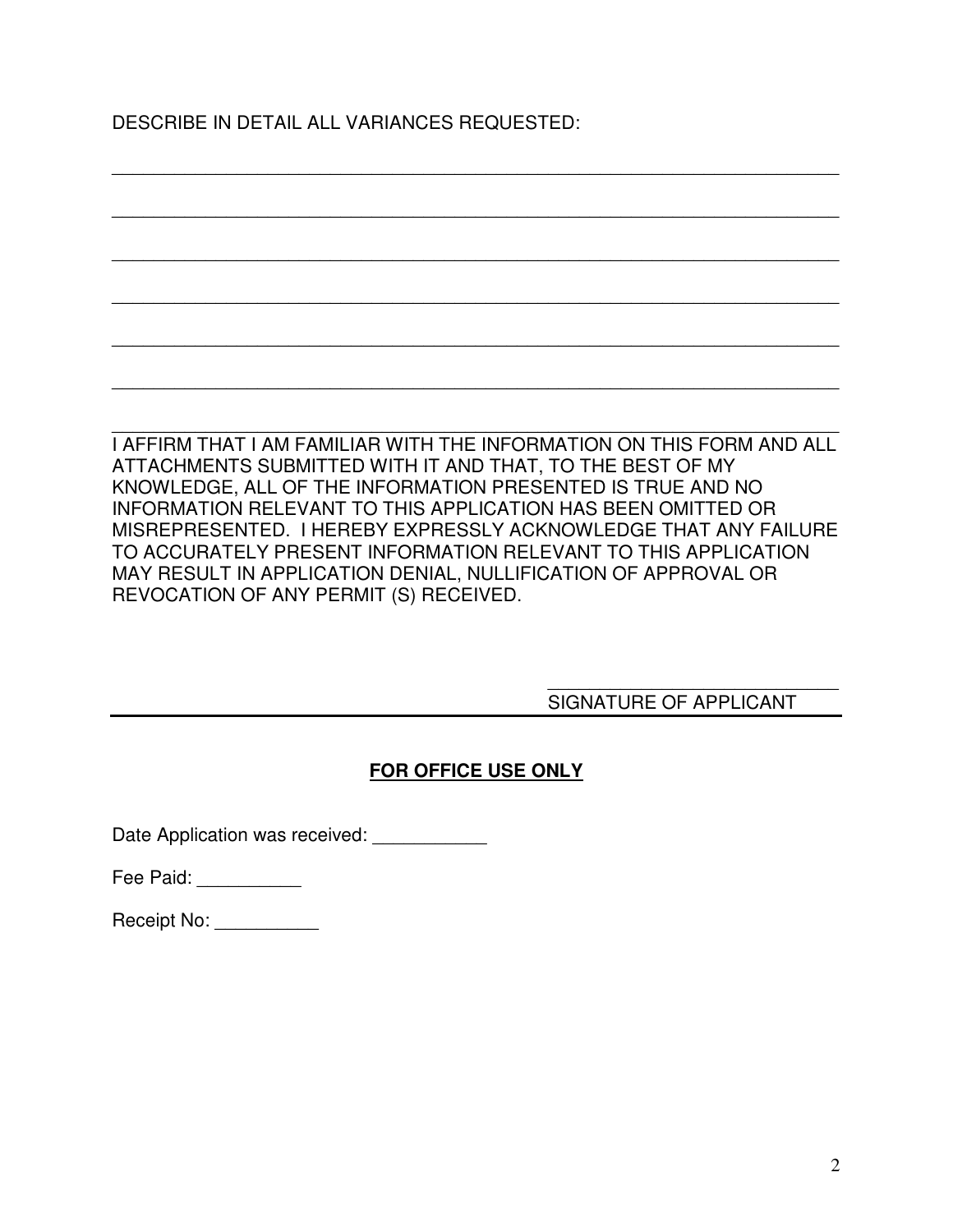### **REQUESTED INFORMATION FOR CONSOLIDATED BOARD OF HEALTH APPLICATION**

I understand that this application for Consolidated Board of Health review shall consist of, but not be limited to the following, unless specifically waived by the Consolidated Board of Health:

- A. Four copies of the application & site plan drawn to scale, to include the following:
	- 1. Location map showing boundaries & dimensions of the parcel or tract of land involved, identification of contiguous properties, zoning districts, any easements or public right-of-ways, adjacent owners and any well locations, existing septic systems and all features within five hundred feet of the site.
	- 2. Existing features of the site including existing land and water area, existing buildings and any existing accessory structures, existing water supply systems and sewage systems located either on the parcel or on an immediate adjacent parcel and existing surface characteristics.
	- 3. Map of existing and proposed topography at a contour interval not to exceed five feet.
	- 4. Results of any required on-site investigations including soil test boring and percolation tests.
	- 5. Site Plan map shall include north arrow, scale & date.